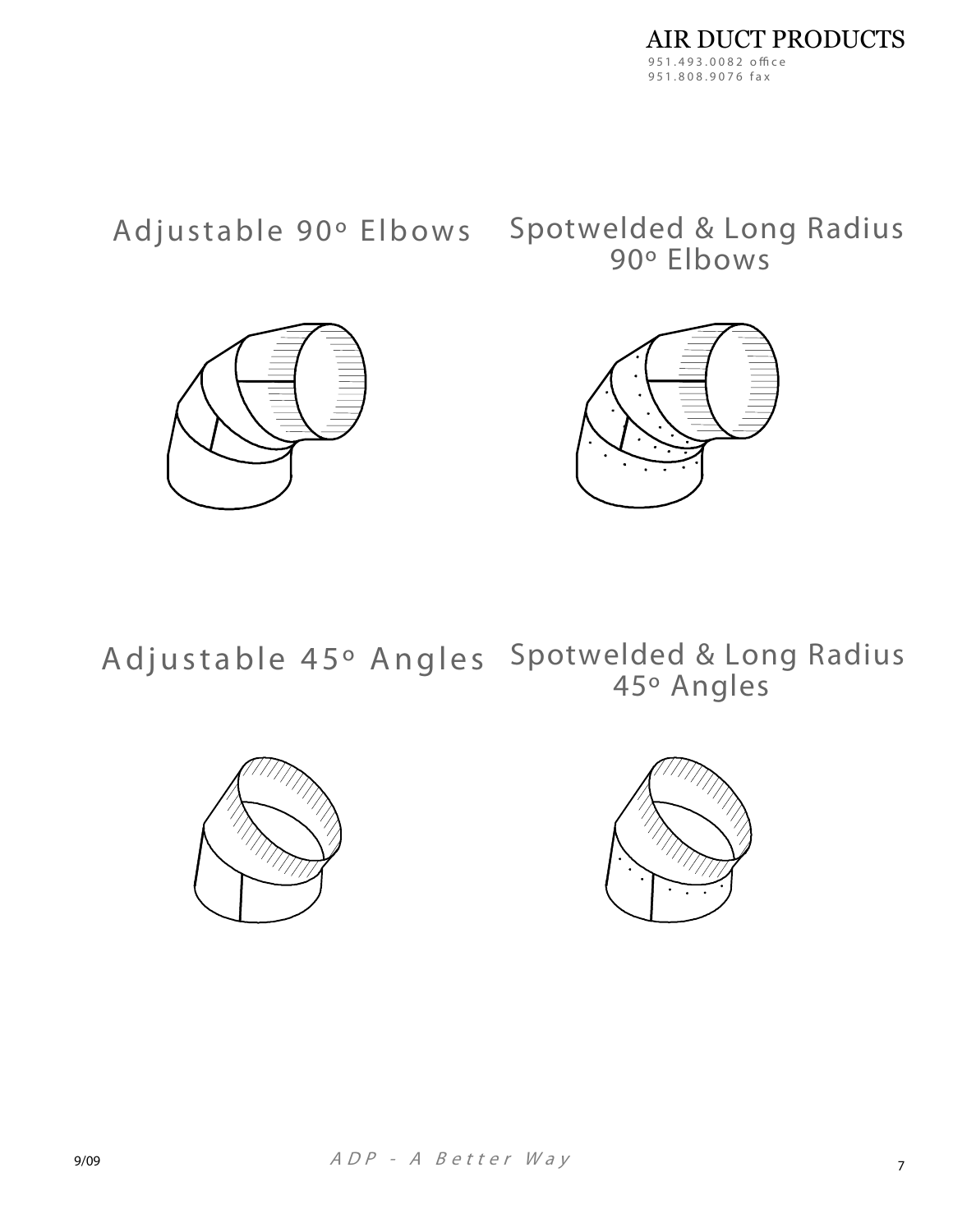## **AIR DUCT PRODUCTS**

951.493.0082 office 951.808.9076 fax

| <b>SIZE</b> | 30 GA      |
|-------------|------------|
| 3"          | \$<br>1.70 |
| 4"          | 1.97       |
| 5"          | 2.52       |
| 6"          | 3.21       |
| 7"          | 3.86       |
| 8"          | 4.64       |
| g"          | 6.13       |
| 10"         | 7.53       |

## Straight (standard) Elbows

| <b>SIZE</b> | 28 GA  |
|-------------|--------|
| 12"         | \$9.19 |
| 14"         | 12.01  |
| 6"          | 14.59  |
|             |        |

| <b>SIZE</b> | 26 GA  |
|-------------|--------|
| 3"          | \$2.04 |
| 4"          | 2.43   |
| 5"          | 3.14   |
| 6"          | 4.03   |
| 7"          | 4.90   |
| 8"          | 5.93   |
| 9"          | 7.79   |
| 10"         | 9.12   |
| 12"         | 11.21  |
| 14"         | 14.71  |
| 16"         | 17.91  |

| <b>SIZE</b> | 24 GA   |
|-------------|---------|
| 12"         | \$13.45 |
| 14"         | 1771    |
| 16"         | 21.58   |

## Sold in quantities of:

5227. Straight

|                 | $\epsilon$  |
|-----------------|-------------|
| 3"              | 81 per tray |
| 4"              | 98 per tray |
| 5"              | 72 per tray |
| 6"              | 50 per tray |
| $7" - 9"$       | 32 per tray |
| $10''$ & $12''$ | 18 per tray |
|                 |             |

| 5"  | 3.14  |
|-----|-------|
| 6"  | 4.03  |
| 7"  | 4.90  |
| 8"  | 5.93  |
| 9"  | 7.79  |
| 10" | 9.12  |
| 12" | 11.21 |
| 14" | 14.71 |
| 16" | 17.91 |
|     |       |

| $14''$ & $16''$ | 8 per tray                |
|-----------------|---------------------------|
|                 | Donut (turned 90°) Elbows |

| <b>SIZE</b>     | 30 GA  |
|-----------------|--------|
| 6"              | \$3.66 |
|                 | 4.31   |
| 8"              | 5.10   |
| q <sub>  </sub> | 6.59   |
| 10              | 7.99   |

| <b>7F</b> | 28 GA  |
|-----------|--------|
| l ・) ・・   | \$9.68 |
| 4"        | 12.49  |
| 6"        | 15.08  |
|           |        |

| <b>SIZE</b> | 26 GA  |
|-------------|--------|
| 6"          | \$4.49 |
| 7"          | 5.36   |
| 8"          | 6.40   |
| 9"          | 8.28   |
| 10"         | 9.61   |
| 12"         | 11.72  |
| 14"         | 15.21  |
| 16"         | 18.44  |
| 18"         | 30.74  |
| 20"         | 37.02  |
| 22          | 47.58  |

| <b>SIZE</b> | 24 GA               |
|-------------|---------------------|
| 12''        | 13.93<br>$^{\circ}$ |
| 14"         | 18.25               |
| 16"         | 22.13               |
| 18"         | 35.46               |
| 20"         | 42.26               |
| 22"         | 54.43               |
| 24"         | 66.52               |
| 26"         | 73.07               |
| 28"         | 91.96               |
|             |                     |

#### Sold in quantities of:

5221. Donut  $6"$  - 10" 12 per bundle  $12" - 16"$ 4 per bundle Loose 90° 18" & up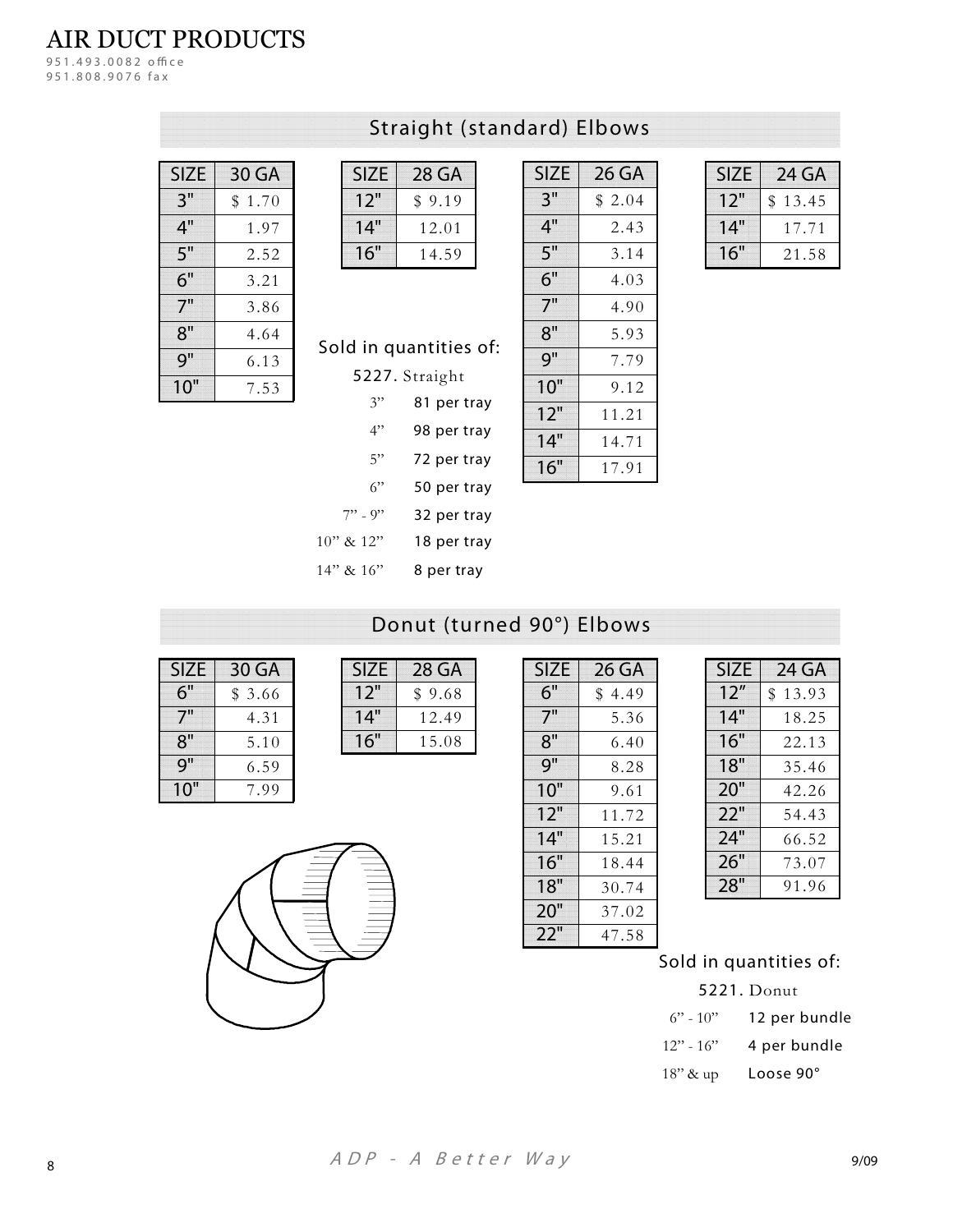**AIR DUCT PRODUCTS** 951.493.0082 office<br>951.808.9076 fax

## Adjustable Angles

| <b>SIZE</b> | 30 GA  |
|-------------|--------|
| 5"          | \$1.68 |
| 6"          | 3.30   |
| 7"          | 3.54   |
| 8"          | 4.08   |
| 9"          | 4.68   |
| 10"         | 5.59   |

| <b>SIZE</b> | 28 GA  |
|-------------|--------|
| 12"         | \$7.82 |
| 14"         | 8.73   |
| 16"         | 9.62   |

| <b>SIZE</b> | 26 GA  |
|-------------|--------|
| 5"          | \$2.06 |
| 6"          | 3.82   |
| 7"          | 4.14   |
| 8"          | 4.87   |
| 9"          | 5.68   |
| 10"         | 6.58   |
| 12"         | 9.24   |
| 14"         | 10.39  |
| 16"         | 11.51  |
| 18"         | 13.23  |
| 20"         | 17.21  |
| 22"         | 18.64  |

| <b>SIZE</b> | 24 GA  |
|-------------|--------|
| 8"          | \$5.58 |
| 9"          | 6.58   |
| 10"         | 7.69   |
| 12"         | 10.82  |
| 14"         | 12.23  |
| 16"         | 13.61  |
| 18"         | 15.59  |
| 20"         | 20.48  |
| 22"         | 22.24  |
| 24"         | 25.30  |
| 26"         | 28.61  |
| 28"         | 32.15  |



| 5227. | Straight Elbows |  |
|-------|-----------------|--|

5221. Donut Elbows

5201. Adjustable Angles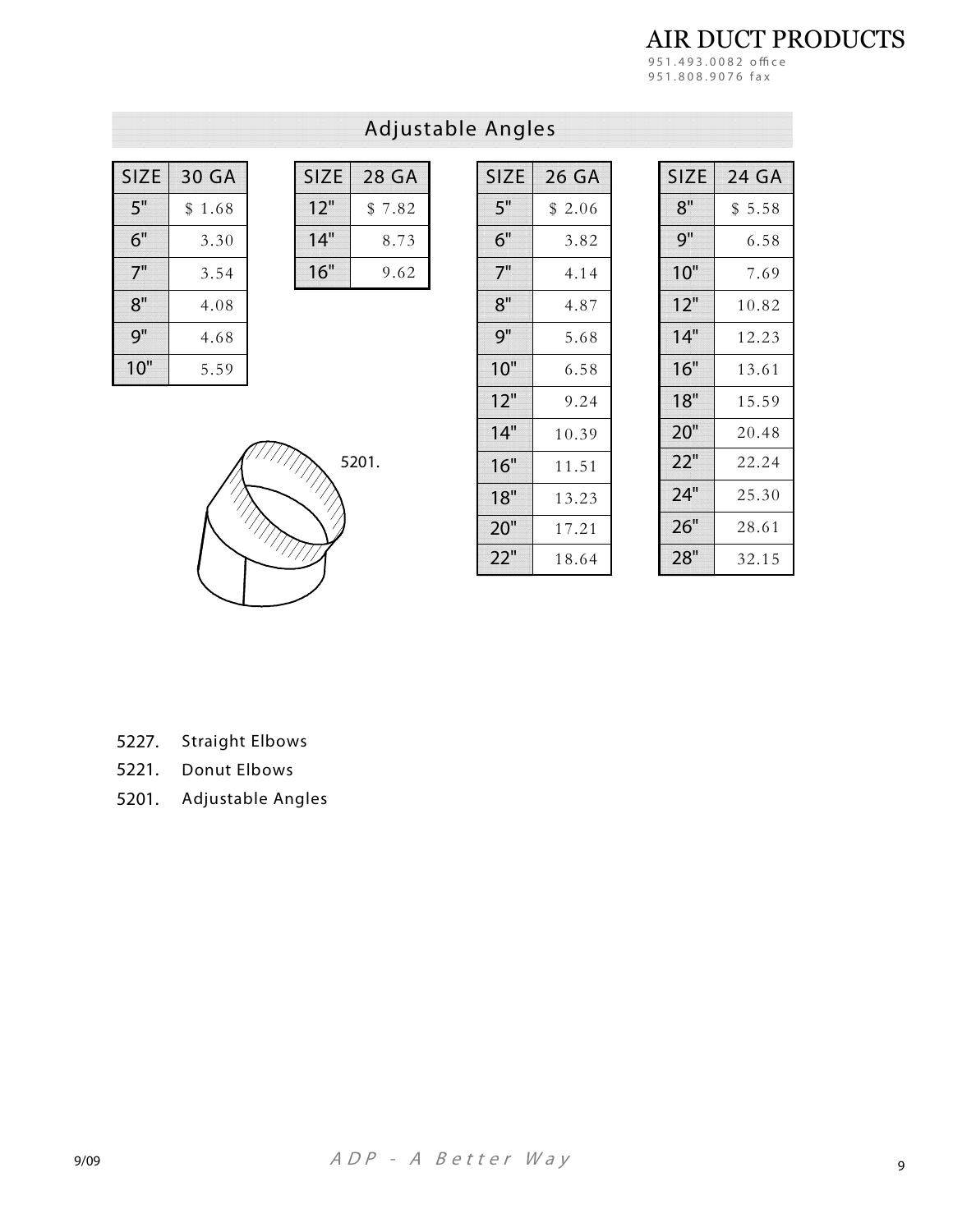## **AIR DUCT PRODUCTS**

951.493.0082 office 951.808.9076 fax

| 5228 |  |  |
|------|--|--|
|      |  |  |
|      |  |  |
|      |  |  |
|      |  |  |
|      |  |  |
|      |  |  |

#### Long Radius Adjustable Elbows

| 5228                         |     | <b>SIZE</b> 26 GA |
|------------------------------|-----|-------------------|
|                              | 5"  | 8.94<br>\$        |
|                              | 6"  | 10.44             |
|                              | 7"  | 12.17             |
|                              | 8"  | 14.16             |
|                              | 9"  | 16.29             |
|                              | 10" | 21.06             |
| Long Radius Elbow Standards: | 12" | 26.46             |
| - Male x Female              | 14" | 32.96             |
| crimp one end<br>- 5 Gore    | 16" | 40.23             |
| - 1.5 x Radius               | 18" | 50.17             |
|                              |     |                   |

| <b>SIZE</b> | 24 GA  |
|-------------|--------|
| 5"          | \$9.91 |
| 6"          | 11.76  |
| 7"          | 13.88  |
| 8"          | 16.33  |
| Q''         | 18.95  |
| 10"         | 24.27  |
| 12"         | 30.90  |
| 14"         | 38.90  |
| 16"         | 47.84  |
| 18"         | 59.66  |
| <b>20"</b>  | 70.85  |

| <b>SIZE</b> | 22 GA       |
|-------------|-------------|
| 5"          | \$<br>11.18 |
| 6"          | 13.48       |
| 7"          | 16.12       |
| 8"          | 19.18       |
| 9"          | 22.44       |
| 10"         | 28.49       |
| 12"         | 36.75       |
| 14"         | 46.72       |
| 16"         | 57.86       |
| 18"         | 72.14       |
| 20"         | 86.10       |

- Long Radius 5228. Adjustable Elbows
- Long Radius 5208. Adjustable Angles

5208

#### Long Radius Angle Standards

- Male x Female crimp one end  $-3$  Gore

- 1.5 x Radius

| <b>SIZE</b> | 26 GA      |
|-------------|------------|
| 5"          | \$<br>5.40 |
| 6"          | 6.24       |
| 7"          | 7.19       |
| 8"          | 8.28       |
| 9"          | 9.43       |
| 10"         | 11.43      |
| 12"         | 14.34      |
| 14"         | 17.73      |
| 16"         | 21.54      |
| 18"         | 26.98      |

| <b>SIZE</b> | 24 GA      |
|-------------|------------|
| 5"          | \$<br>5.99 |
| 6"          | 7.02       |
| 7"          | 8.19       |
| 8"          | 9.53       |
| 9"          | 10.94      |
| 10"         | 13.24      |
| 12"         | 16.81      |
| 14"         | 20.99      |
| 16"         | 25.67      |
| 18"         | 32.10      |
| 20"         | 37.91      |

Long Radius Adjustable Angles

| <b>SIZE</b> | 22 GA   |
|-------------|---------|
| 5"          | \$ 6.76 |
| 6"          | 8.05    |
| 7"          | 9.51    |
| 8"          | 11.18   |
| 9"          | 12.93   |
| 10"         | 15.62   |
| 12"         | 20.07   |
| 14"         | 25.28   |
| 16"         | 31.12   |
| 18"         | 38.83   |
| <b>20"</b>  | 46.08   |